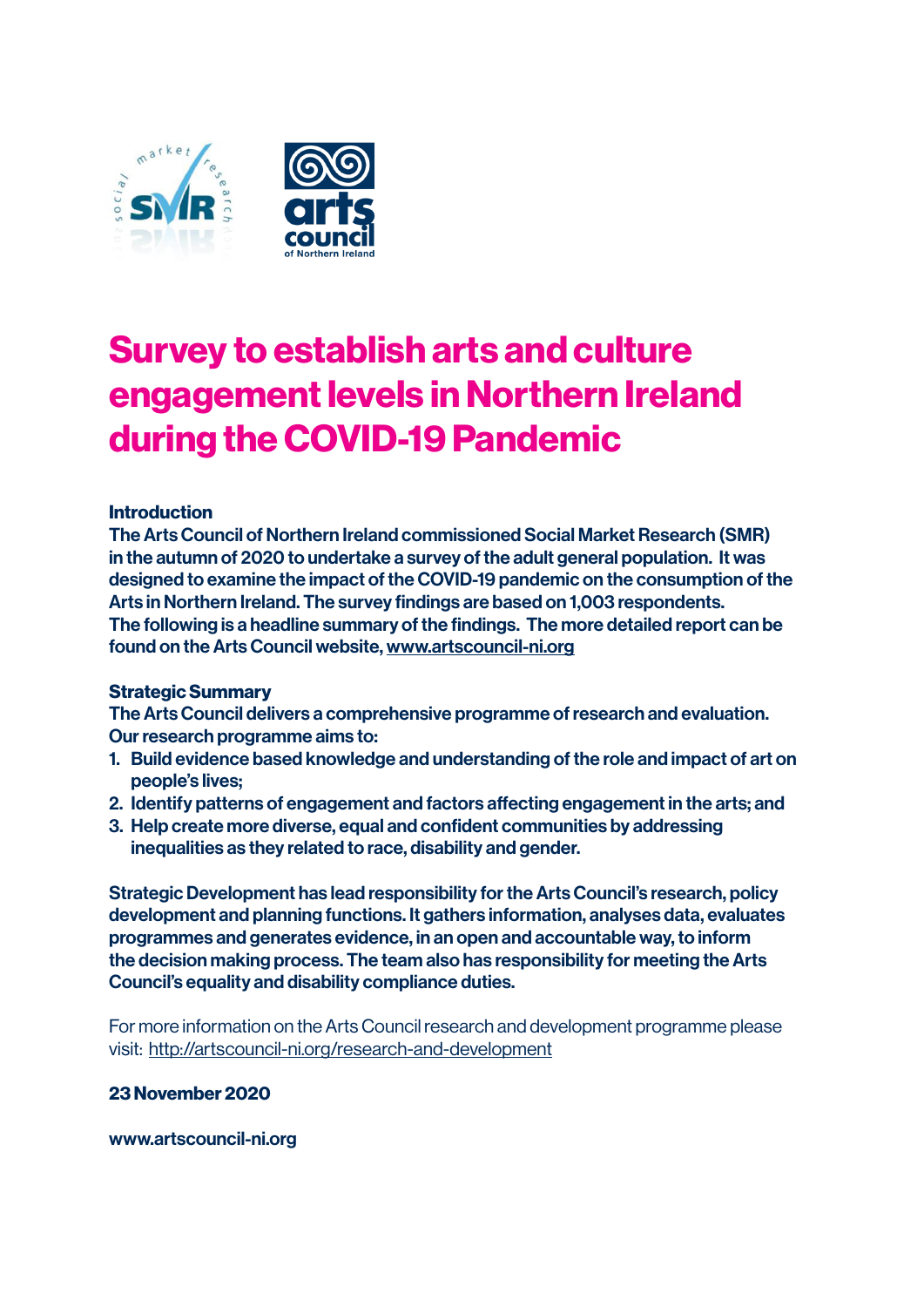Member of the audience or visitor to arts activities or events pre-lockdown and since lockdown



 $-5.3\%$ 

 $-21%$ 

attended an arts activity or event in the year prior to lockdown

23%

in the period since lockdown





had gone to a play or drama in the year leading up to lockdown

falling dramatically in the period since lockdown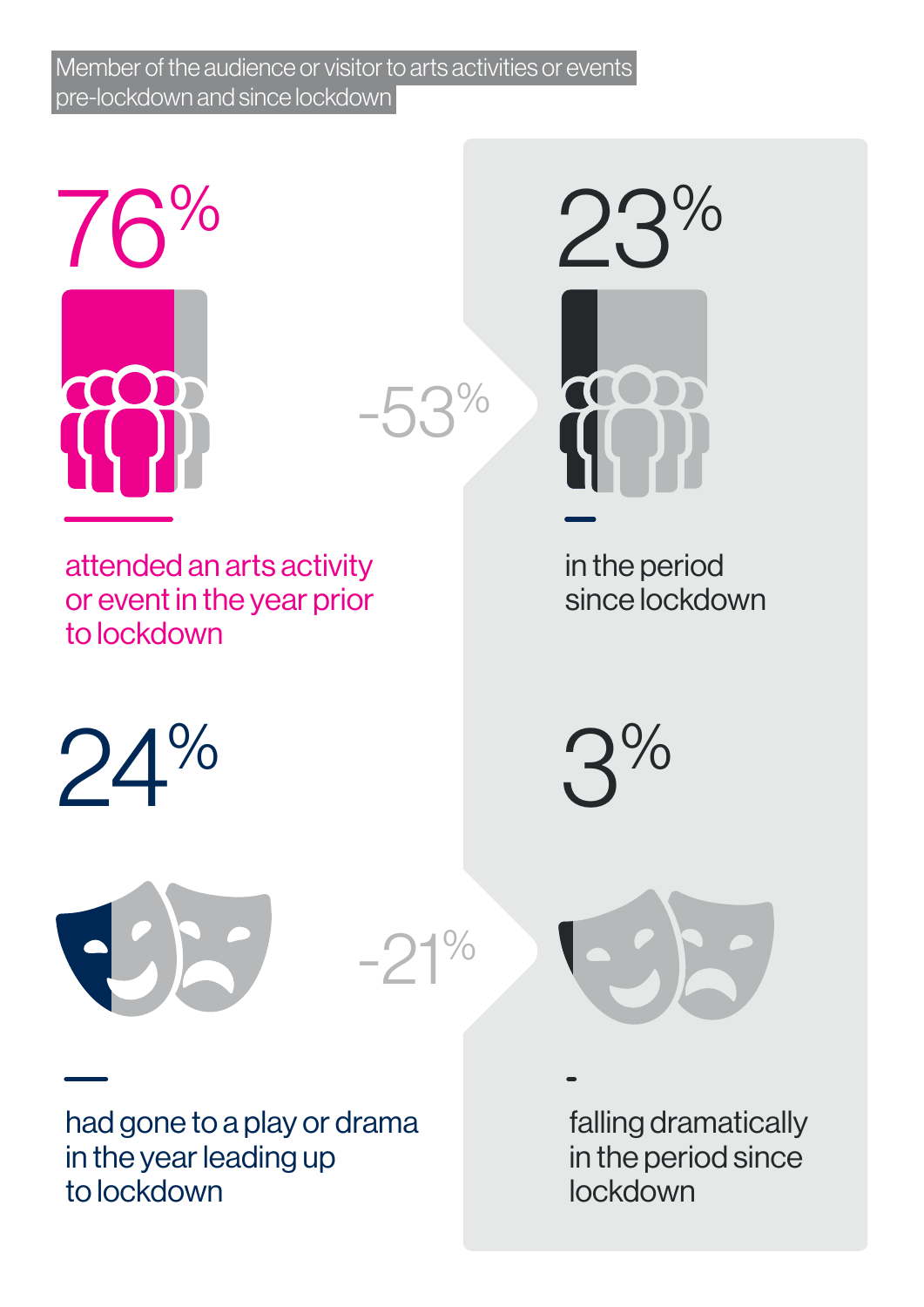## Taking part in arts activities pre-lockdown and since lockdown



had taken part in an artsrelated activity in the 12 months leading up to lockdown



 $A\%$ 

 $\%$ 

leading up to lockdown reading for pleasure was the most common activity



participation fell significantly in the period since lockdown

this more-or-less held in the period since lockdown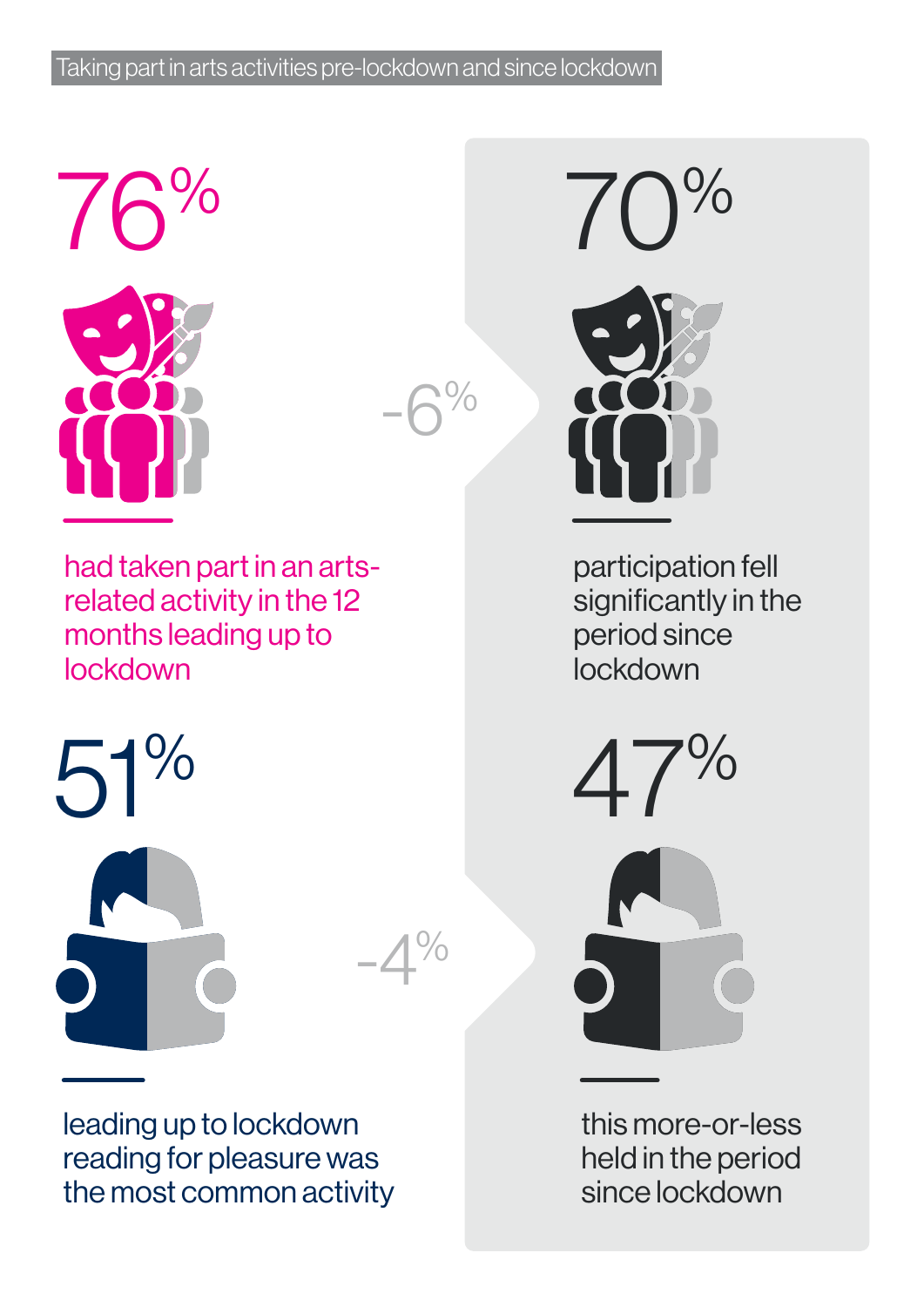

said the arts they took part in online or via social media were from Northern Ireland

# 43 %

watched live social media streams/ broadcasts (e.g. of music events)

28 %

watched filmed performances of theatre, concerts and / or dance shows online

18  $\frac{0}{0}$ 

looked at art, paintings, and photographs online (e.g. from a virtual collection)

14 %

participated in an online arts class / group / tutorial (e.g. via zoom or Microsoft teams)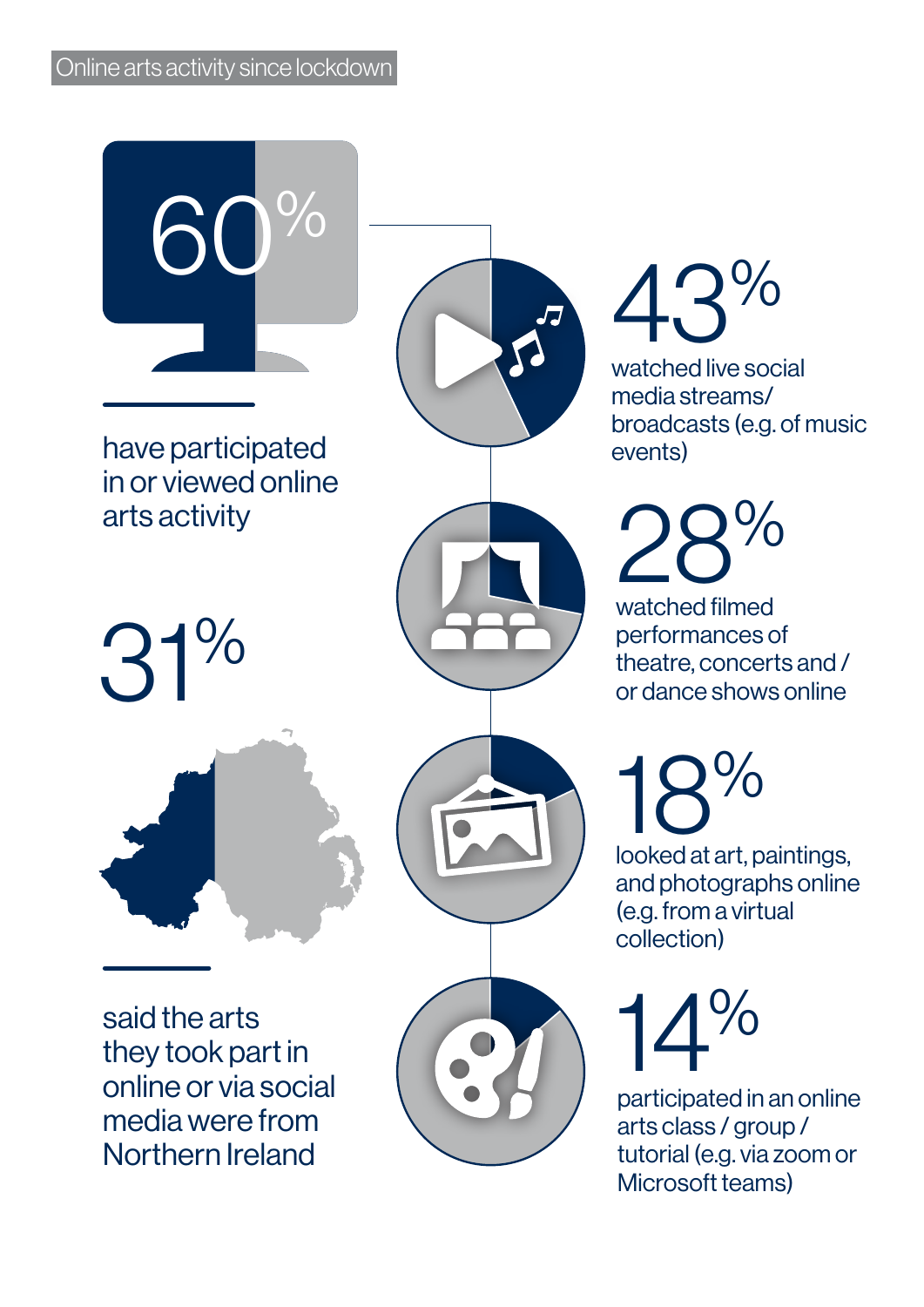Among those engaging with the Arts during lockdown, 13% did so for the first time. They were more likely to be older, be from lower down the socio-economic scale and have a disability. These are all groups the Arts Council feel it is important to engage in the arts.



# Reasons for engaging with the arts during lockdown . . .

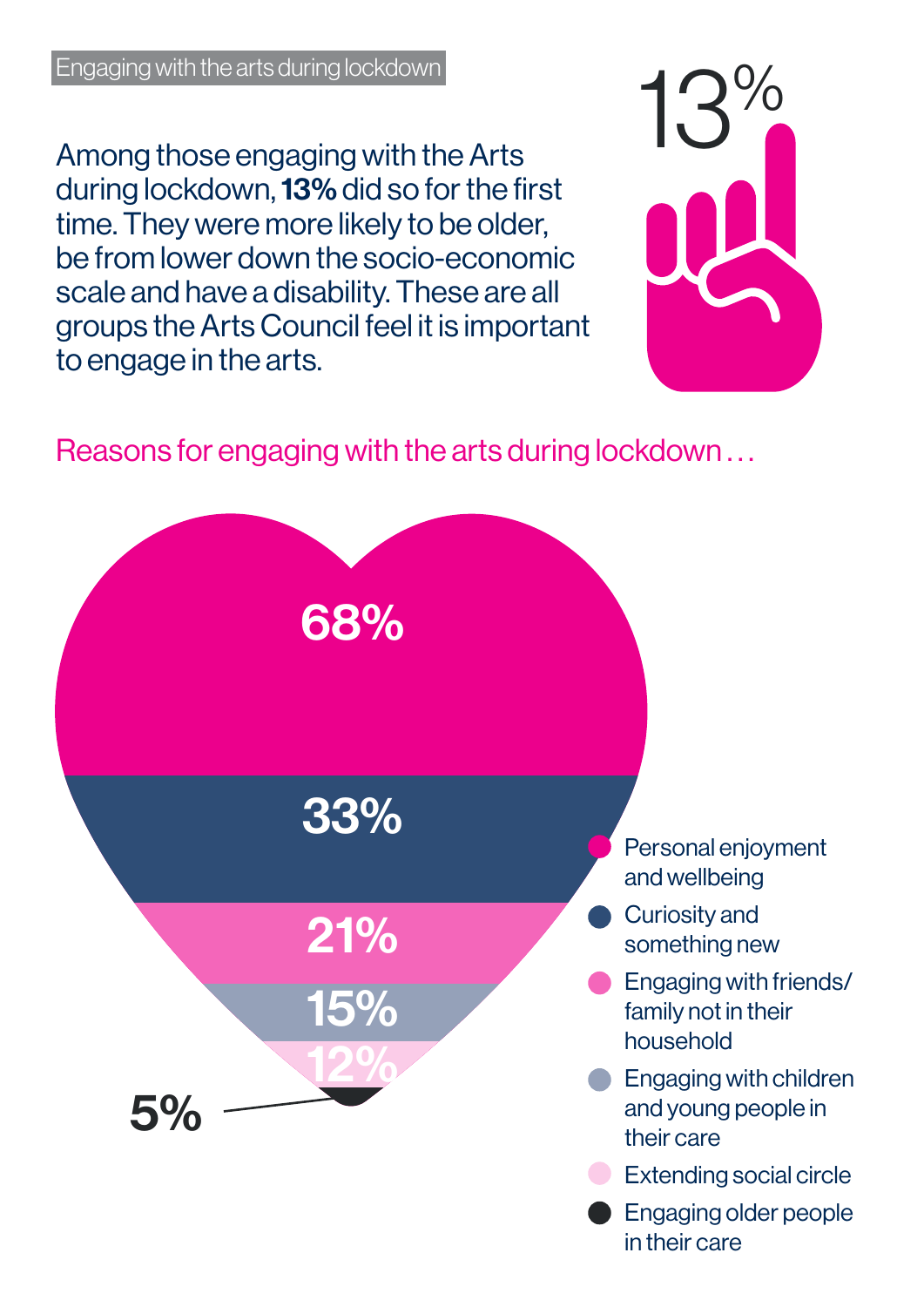## Comfort attending arts events



Likelihood of attending arts events in an indoor space in specific circumstances



if masks were worn by staff and audience members



if hand sanitisation was in place



if the venue adopted a rigorous cleaning regime



if ticket prices were reduced



if social distancing measures were strictly enforced



if there were fewer people in the venue